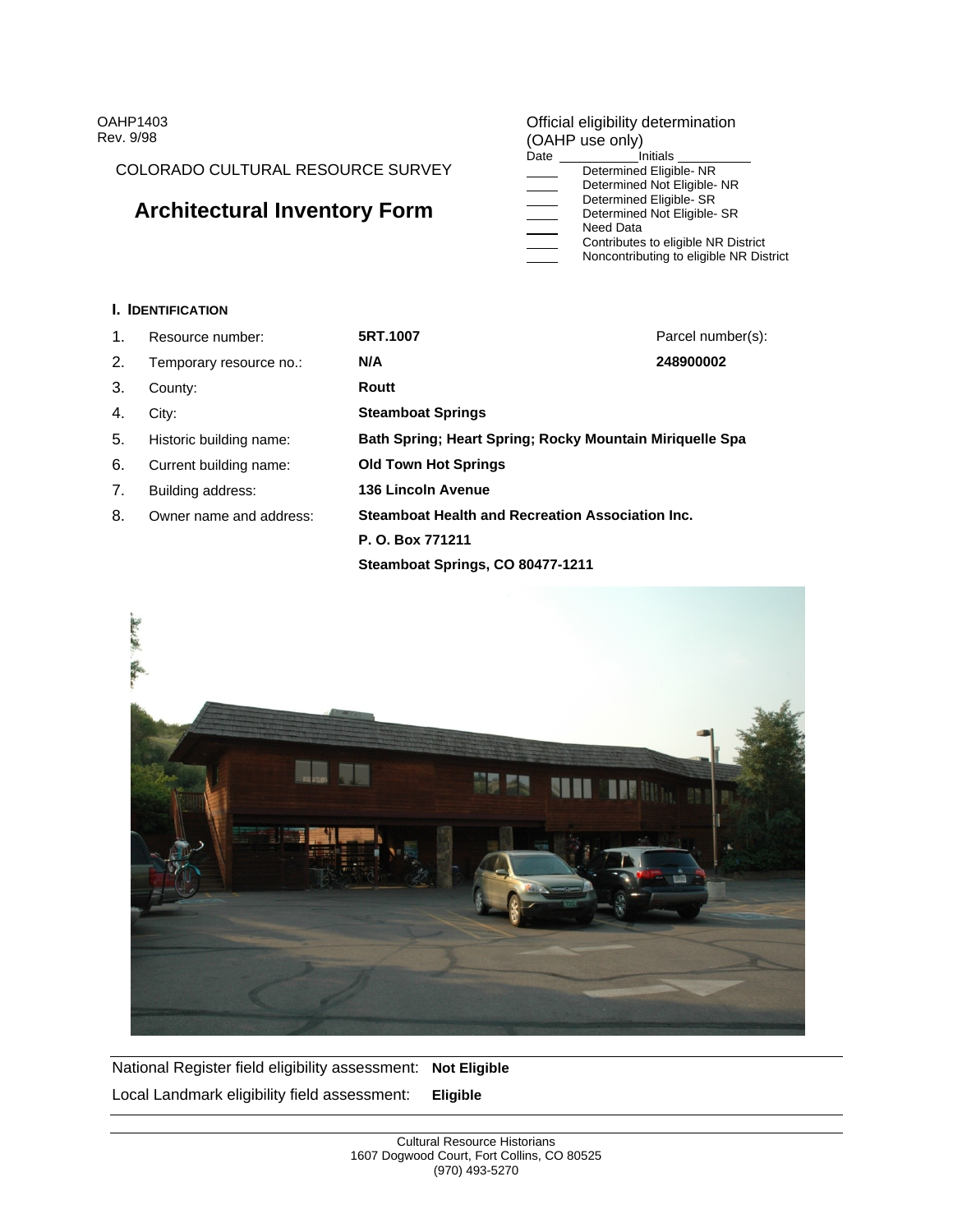#### **II. Geographic Information**

- 9. P.M**. 6th** Township **6N** Range **84W**
	- **NE ¼ of NW ¼ of SE ¼ of NE ¼ of section 17**
- 10. UTM reference (**NAD27**) Zone **13**; **345122** mE **4482700** mN
- 11. USGS quad name: **Steamboat Springs, Colorado** Year: **1969** Map scale: **7.5'**
- 12. Lot(s): **Lot 2, Post Office & Hot Springs Replat** Block: **21 and 22** Addition: **Original Addition to Steamboat Springs** Year of Addition: **1884**
- 13. Boundary Description and Justification: **This legally defined parcel encompasses, but does not exceed, the land historically associated with this property.**

#### **III. ARCHITECTURAL DESCRIPTION**

- 14. Building plan (footprint, shape): **Irregular Plan**
- 15. Dimensions in feet: **160' by 70' approximate overall dimensions**
- 16. Number of stories: **Two**
- 17. Primary external wall material(s): **Wood / Horizontal Siding**
- 
- 18. Roof configuration: **Flat Roof / Mansard Roof**<br>19. Primary external roof material: **Asphalt Roof / Composition Roof**
- 20. Special features: **N/A**
- 21. General architectural description:

**The Old Town Hot Springs building is an irregularly-shaped, two-story, structure with a water slide tower. The building rests on a poured concrete foundation, while the exterior walls are clad with stained brown horizontal wood siding with stained brown 1" by 4" corner boards. The main roof is flat, while the water slide tower features a butterfly roof. The main roof displays Neo-Mansard style eaves covered with wood shingles. The underside of the eaves are boxed and contain round recessed lights. Flower boxes and hanging baskets adorn the façade wall which faces onto a parking lot on the west elevation. Windows are primarily single-light casements and 1x1 horizontal sliders. The primary entry is on the west elevation. Here, a set of paired glass-in-wood-frame doors enter west elevation from a stone, concrete, and brick-paved porch and sidewalk. The porch is recessed under the cantilevered second story which is supported here by stone and concrete pillars. An area north of the entry is also recessed under the cantilevered second story, and is used as a parking area for bikes, Burleys, and baby carriages. Multiple pools and hot springs are located in an enclosed area on the east side of the building.** 

22. Architectural style/building type: **Neo-Mansard**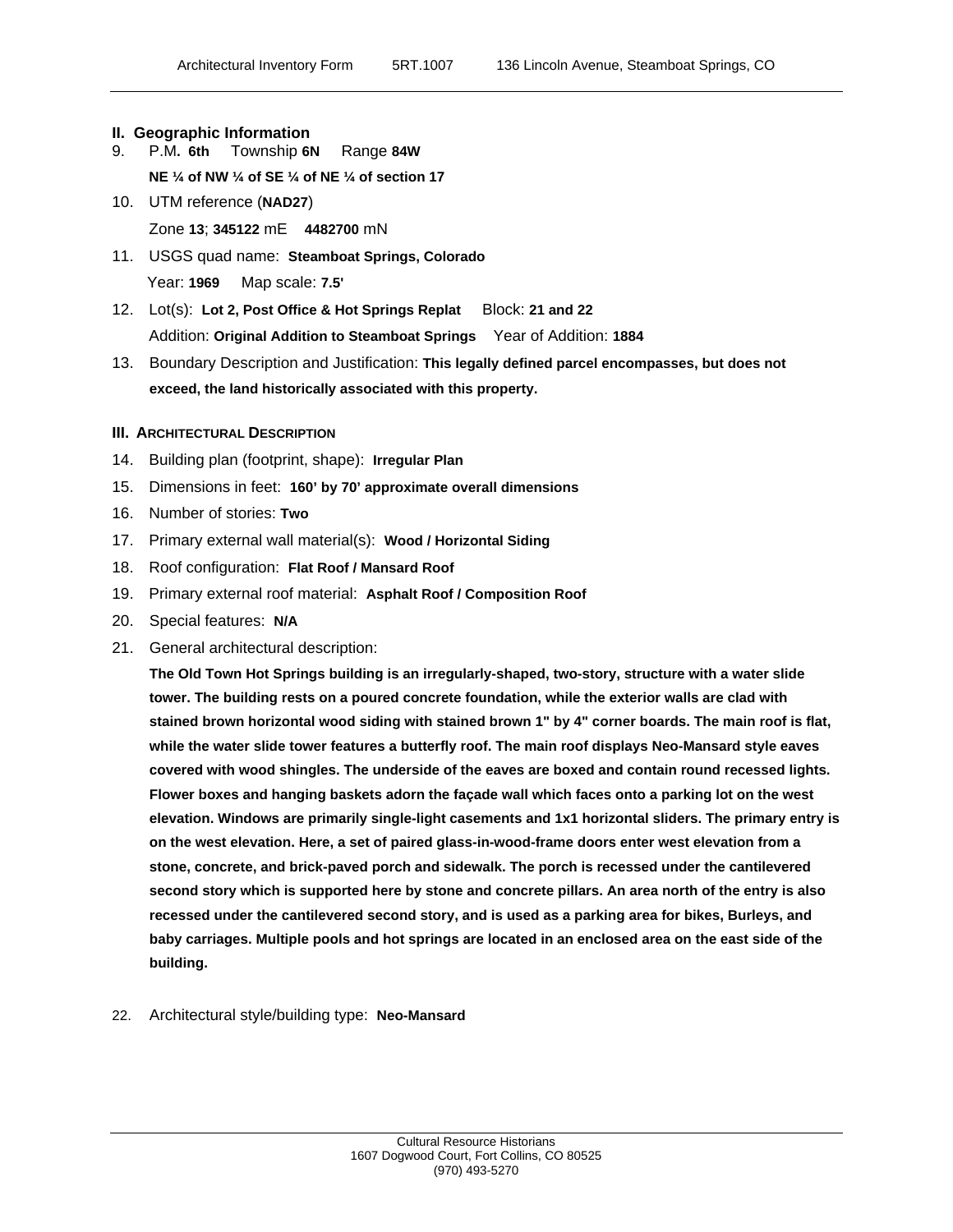23. Landscaping or special setting features:

**Located at the site of Heart Spring, the Old Town Hot Springs facility is located northeast of the intersection of Lincoln Avenue and 3rd Street, at the southeast end of downtown Steamboat Springs. The exceptionally well-maintained property is composed of a large two-story building with a water slide tower, and multiple swimming, diving, and hot mineral springs pools, and tennis courts. Heart Spring is the water source for all of the facility's pools. A large asphalt-paved parking lot is located northwest of the building, while a smaller asphalt-paved parking lot is located at the facility's southwest edge. Both parking lots provide access from Lincoln Avenue. The main parking lot is nicely landscaped with plantings of aspen trees, native plants, and wildflowers.** 

24. Associated buildings, features, or objects:

**Heart Spring, which provides water for multiple soaking and swimming pools, two water slides, tennis courts.**

#### **IV. ARCHITECTURAL HISTORY**

| 25. Dates of Construction: | Actual: 1875, 1887, 1909, 1968, 2007                                            |
|----------------------------|---------------------------------------------------------------------------------|
| Source of information:     | "Work on Pool is Under Way." Steamboat Pilot, June 2, 1909, p. 4.               |
|                            | "Steamboat Springs to Build New Pool, Hayden Valley Press, August 1,            |
|                            | 1968                                                                            |
|                            | Richards, Dee. Steamboat Round the Bend (chapter two "Warm Water From           |
|                            | a Wondrous Spring."), Steamboat Pilot, 1976.                                    |
|                            | "Hot Springs Work on Schedule." The Steamboat Pilot & Today, August 3,<br>2007. |
| 26. Architect:             | 1907: unknown; 1968 and 2007: Lincoln Jones                                     |
| Source of information:     | Richards, Dee. Steamboat Round the Bend (chapter two "Warm Water From           |
|                            | a Wondrous Spring."), Steamboat Pilot, 1976.                                    |
| 27.<br>Builder/Contractor: | 1907: Albert Ohman, excavation contract; 2007: TCD Construction (others         |
|                            | unknown)                                                                        |
| Source of information:     | "Work on Pool is Under Way." Steamboat Pilot, June 2, 1909, p. 4.               |
|                            | "Hot Springs Work on Schedule." The Steamboat Pilot & Today, August 3,          |
|                            | 2007.                                                                           |
| 28. Original owner:        | <b>Steamboat Springs Town Company</b>                                           |
| Source of information:     | Richards, Dee. Steamboat Round the Bend (chapter two "Warm Water From           |
|                            | a Wondrous Spring."), Steamboat Pilot, 1976.                                    |
|                            |                                                                                 |

29. Construction history (include description and dates of major additions, alterations, or demolitions): **The construction history of some type of bathhouse structure at this location dates to 1875, with new structures completed in 1887, 1909-1910, and 1968. Major renovations were carried out in 1899 and in 2007. The site's first building was a small log shelter, erected not long after James Crawford discovered what would become known as "Heart Spring" on August 1, 1875. Regarded as Steamboat Springs' first settler, Crawford and his family had homesteaded along Soda Creek, about a mile west of this location.**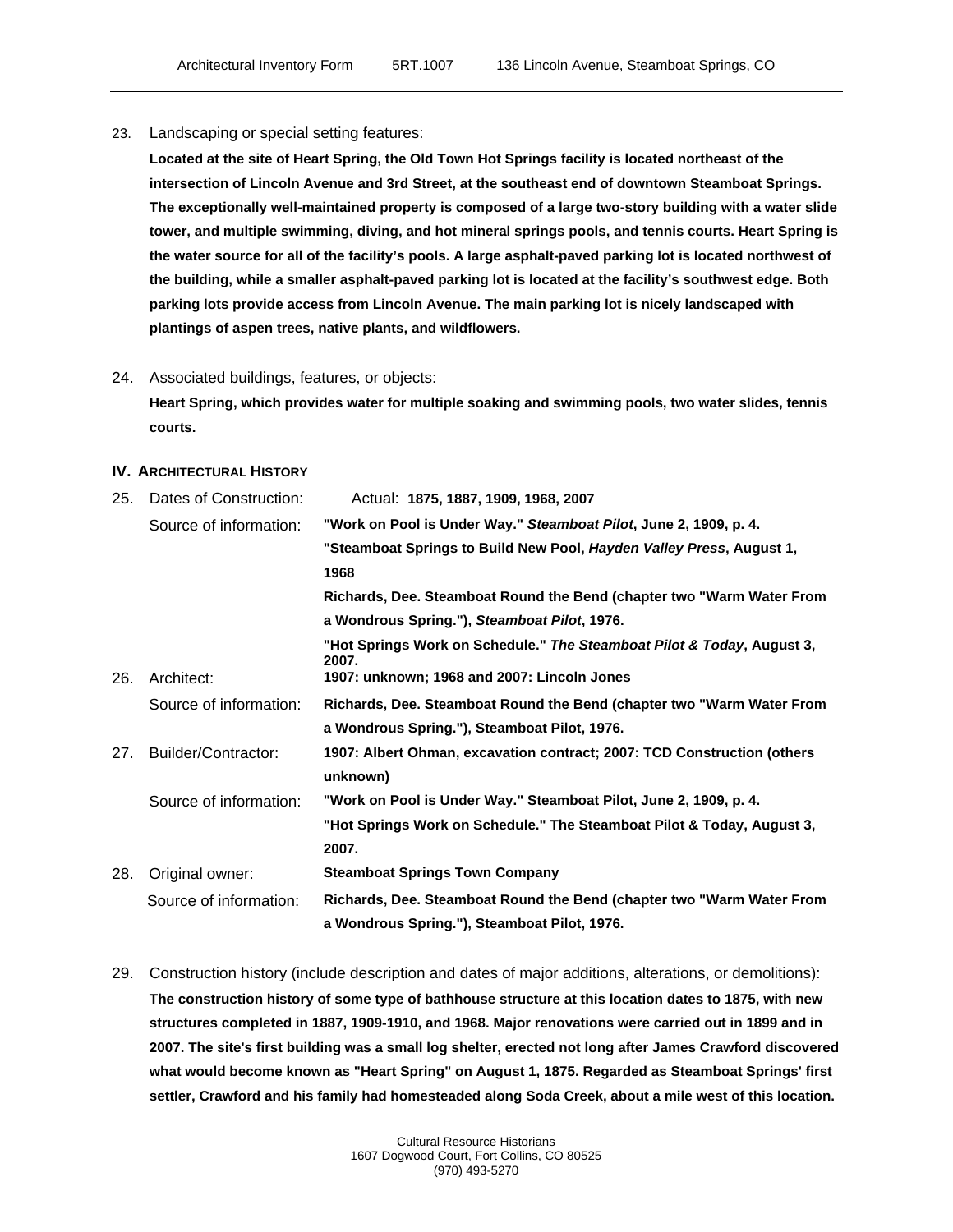**He was out deer hunting that day when he discovered a warm spring in the middle small stream, a tributary of what would become known as the Bear River, and later the Yampa River. As related by noted Steamboat Springs historian Dee Richards, after his discovery, "Crawford returned to the cabin near Soda Creek, loaded his family into their wagon and returned to the spring. After shoveling out a little hole in the sand, everyone had a cleansing hot bath." Crawford diverted the small stream (later known as Spring Creek), and built a small log structure over the hot spring which soon became popular with other pioneer settlers.** 

**In 1887, a new frame structure was built with lumber from Horace Suttle's sawmill. Three rooms were added to the frame structure in 1899, by which time it was owned by the Steamboat Springs Town Company. That structure then stood for only a decade, until 1909, when it was razed to make way for a large new bathhouse and outdoor pool. Erected of locally quarried stone and cement, the new bathhouse measured 84 feet by 100 feet. It included an indoor pool, 35 feet by 75 feet, and ten individual hot baths, and there was an outdoor pool as well. Construction began in early June of 1909 and was completed in July of the following year.**

**The 1909-1910 bathhouse building was replaced by a new modern facility in 1968. Designed by architect Lincoln Jones, the 1968 facility was completed for a reported cost of \$200,000. It included an entirely new bathhouse building, new locker rooms, covered walkways, remodeled outdoor pools, a**  glass-enclosed hot pool, and two tennis courts.<br>The Old Town Hot Springs facility was most recently renovated in 2007. Designed by Lincoln Jones and

**built by TCD Construction, the 2007 work included a second story addition with second level sunbathing decks, a water slide tower, an addition to the lobby, a new curving activity pool with a rock climbing wall, and extensive landscaping features.**

30. Original location: **Yes** Date of move(s): **N/A**

#### **V. HISTORICAL ASSOCIATIONS**

| 31. Original use(s):     | <b>Health Care / Resort</b>                   |
|--------------------------|-----------------------------------------------|
|                          | <b>Recreation and Culture (swimming pool)</b> |
| 32. Intermediate use(s): | <b>Health Care / Resort</b>                   |
|                          | <b>Recreation and Culture (swimming pool)</b> |
| 33. Current use(s):      | Health Care / Resort (swimming pool)          |
| 34. Site type(s):        | <b>Hot Springs pool facility</b>              |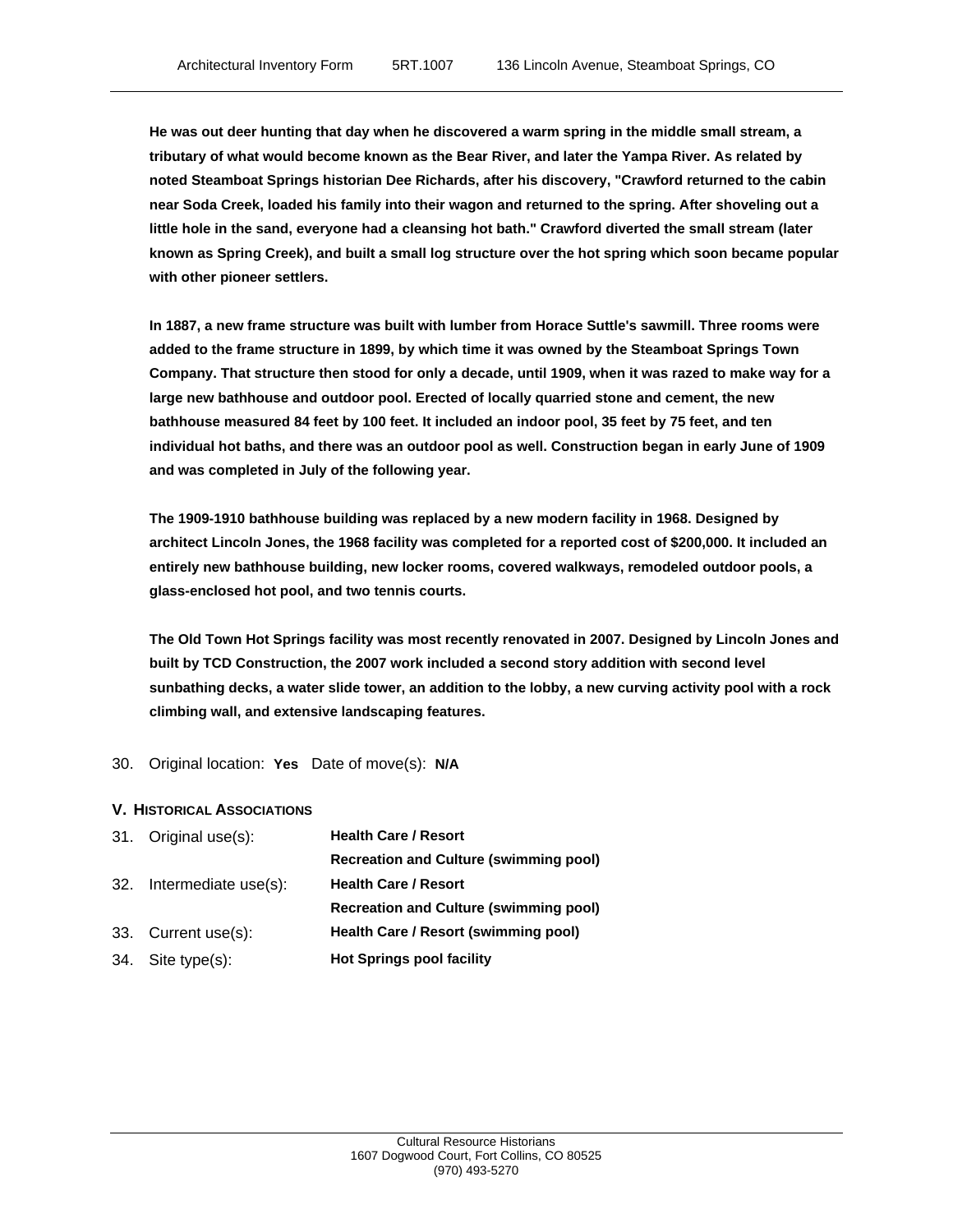#### 35. Historical background:

**The area's natural hot springs have played a central role in the history of the Yampa Valley. Ute Indians migrated through the valley as early as 1300 A.D., and eventually summered here on a permanent basis. They regarded the hot springs as sacred, and knew the entire valley by a name which has been translated to "Medicine Springs."**

**James Crawford was the area's first permanent settler of European descent. In 1874, Crawford led a party of six men over Gore Pass and through Egeria Park to a what would become known as the Yampa Valley. They followed the river west to near the present site of Craig in Moffat County, before returning back east. On the return trip, Crawford "discovered" numerous hot springs in an area where three small streams flowed into the valley's primary river. These would become known as Soda Creek, Butcher Knife Creek, and Spring Creek, while the main watercourse would be named the Bear River, and later the Yampa River. Crawford determined the site would make a fine homestead, and the following year, he returned with his family and built a log cabin in the vicinity of Soda Creek. The spring at this site was discovered by Crawford while he was hunting deer on August 1, 1875. He diverted the waters of Spring Creek, and erected the spring's first bathhouse in the form of a small log structure. Known early on as "Bath Spring," the site produced soothing waters at a constant temperature of 103 degrees Fahrenheit.** 

**As discussed above in section 29, new, progressively larger, bathhouses were erected in 1887, 1909- 1910, and in 1968. The 1909-1910 bathhouse and pool was a state-of-the-art facility, and its construction resulted directly from the 1908 arrival of the Denver, Northwestern and Pacific Railway (the Moffat Road) in Steamboat Springs. The hot springs pool facility was owned and operated by the Steamboat Town Company through 1931. In July of that year, the facility was sold to H. W. Gossard, who christened it the Rocky Mountain Miriquelle Spa. Gossard also built a rock wall in the shape of a heart around the spring itself, and renamed it "Heart Spring." Control of the Hot Springs was returned to the Steamboat Town Company in 1935. A non-profit corporation, the Steamboat Springs Health and Recreation Association was established to manage the facility. In recent years, the modern facility has been known as the Old Town Hot Springs.** 

#### 36. Sources of information:

**Colorado's Historic Newspaper Collection. [www.coloradohistoricnewspapers.org](http://www.coloradohistoricnewspapers.org). "Work on Pool is Underway." Steamboat Pilot, June 2, 1909, p. 14. "Steamboat's Bath House Now Nearing Completion." Steamboat Pilot, July 27, 1910, p. 7.**

**"City of Steamboat Springs Cultural Heritage Interpretive Plan." [www.steamboatsprings.net](http://www.steamboatsprings.net).**

**"Hot Springs Work on Schedule." The Steamboat Pilot & Today, August 3, 2007.**

**"It's the Water." Steamboat Magazine, (Winter/Spring 1983), pp. 28-31. "Old Town Hot Springs." [www.oldtownhotsprings.org](http://www.oldtownhotsprings.org)**

**Richards, Dee. Steamboat Round the Bend. Steamboat Springs, CO: Steamboat Pilot, 1976.**

**Ross, Tom. "Hot Springs Bound into History." [www.steamboattoday.com](http://www.steamboattoday.com).**

**Routt County Assessor, Commercial Property Appraisal Record.**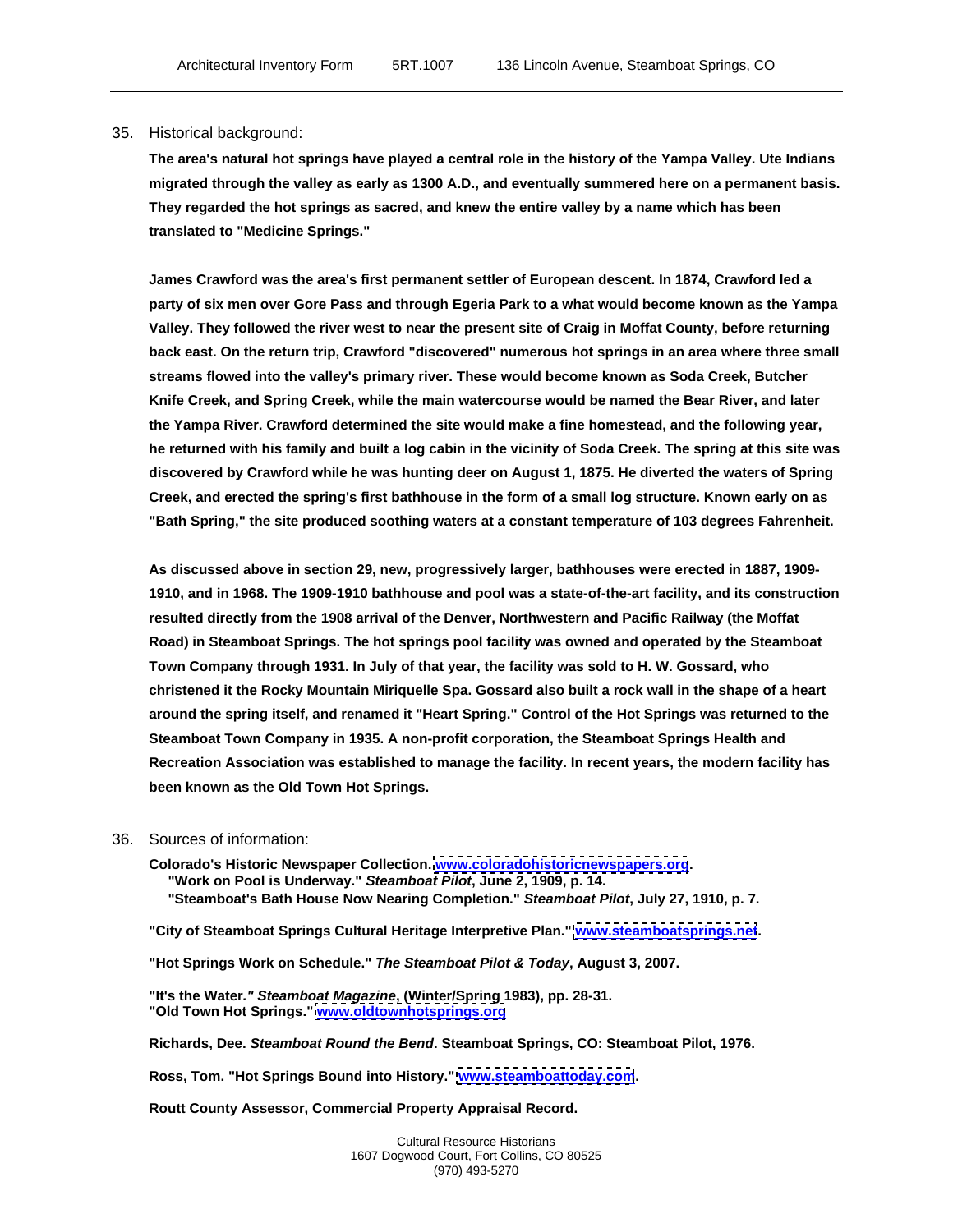**"Routt County Assessor/Treasurer Parcel Detail Information."**

**"Steamboat Springs, CO. About 1900." Retrospective plat map compiled by Marcellus Merrill, January 23, 1976.**

**"Steamboat Springs to Build New Pool." Hayden Valley Press, August 1, 1968. (article located in clipping file at Tread of Pioneers Museum)**

#### **VI. Significance**

37. Local landmark designation: **N/A** Date of designation: **N/A**

Designating authority: **N/A**

- 38. Applicable National Register Criteria:
- **xx** A. Associated with events that have made a significant contribution to the broad pattern of our history;
	- B. Associated with the lives of persons significant in our past;

C. Embodies the distinctive characteristics of a type, period, or method of construction, or represents the work of a master, or that possess high artistic values, or represents a significant and distinguishable entity whose components may lack individual distinction; or

D. Has yielded, or may be likely to yield, information important in history or prehistory.

Qualifies under Criteria Considerations A through G (see Manual)

Does not meet any of the above National Register criteria

38A Applicable Steamboat Springs Landmark Criteria

A building, site, structure or object may be eligible for designation as an Historic Resource on the Local Register if it meets at least one (1) criterion in one or more of the following categories:

**xx** 1. Historic Importance. The building, site, structure or object has character, interest or value as part of the development, heritage or cultural characteristics of the City, State or Nation; is the site of an historic event with an effect upon society; is identified with a person or group of persons who had some influence on society; or, exemplifies the cultural, political, economic, social or historic heritage of the community.

2. Architectural Importance. The building, site, structure or object portrays the environment of a group of people in an era of history characterized by a distinctive architectural style; embodies those distinguishing characteristics of an architectural-type specimen; is the work of an architect or master builder whose individual work has influenced the development of the City or contains elements of architectural design, detail, materials and craftsmanship which represent a significant innovation.

**xx** 3. Geographic Importance. The building, site, structure or object, because of being part of or related to a square, park or other distinctive area, should be developed or preserved according to a plan based on an historic, cultural or architectural motif; or, due to its unique location or singular physical characteristics, represents an established and familiar visual feature of the neighborhood, community or City.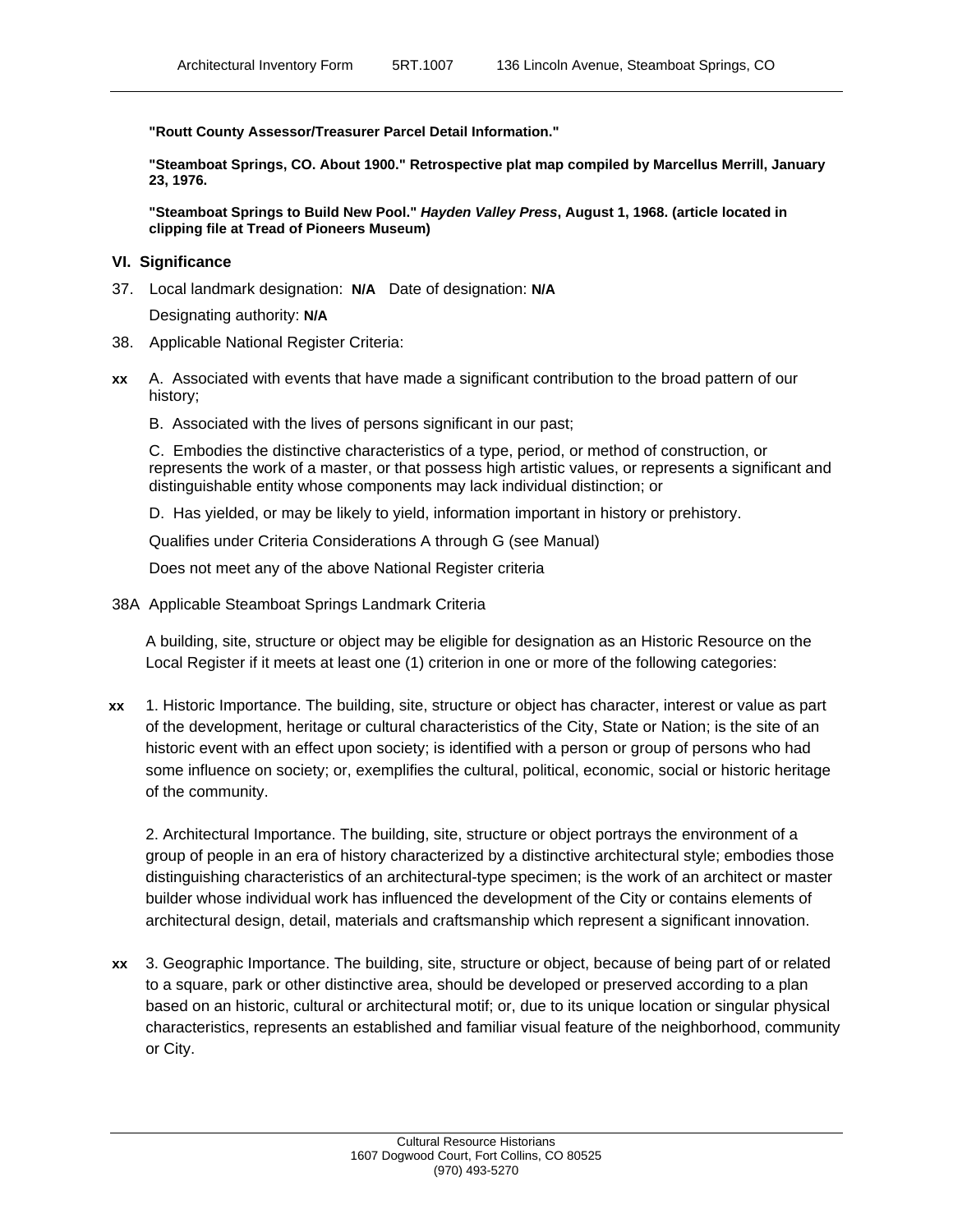| 39. Area(s) of significance: | <b>Community Planning and Development</b> |
|------------------------------|-------------------------------------------|
|                              | <b>Entertainment / Recreation</b>         |
|                              | <b>Health / Medicine</b>                  |
|                              | <b>Settlement</b>                         |
| 40. Period of significance:  | Circa 1300 A.D. - 1962                    |
| 41. Level of significance:   | Local                                     |

#### 42. Statement of significance:

**Heart Spring is historically significant for the notable contributions it has made to broad patterns of the history of the Yampa Valley. This and other area springs were important in the lives of native Ute Indians as early as 1300 A. D., and their existence led directly to settlement of the valley by European- Americans beginning in the 1870s. Heart Spring has played a singular role in the cultural history of Steamboat Springs, from when the first permanent settlers arrived in 1875, to the present day. The Heart Springs site, therefore, may be regarded as eligible for local landmark designation by the City of Steamboat Springs. Because the historic spring has been incorporated into the modern Old Town Hot Springs complex, it is unlikely to individually qualify for inclusion in the National Register of Historic Places or in the State Register of Historic Properties.** 

## 43. Assessment of historic physical integrity related to significance:

**The integrity of Heart Spring has been impacted by the construction of the modern Old Town Hot Springs complex. In time, though, the complex may become eligible for local landmark designation or for listing in the state or national registers. The primary building was designed by noted architect Lincoln Jones, and principally dates from 1968. Thus, the complex may qualify for designation based on its architectural significance when it reaches fifty years of age. VII. NATIONAL REGISTER ELIGIBILITY ASSESSMENT**

44. National Register eligibility field assessment: **Eligible** Local Landmark eligibility field assessment: **Eligible**

45. Is there National Register district potential? **No** Discuss: **This property is located outside the boundaries of a proposed Downtown Steamboat Springs National Register historic district.**

| If there is N.R. district potential, is this building contributing or noncontributing?<br><b>AIA</b>          |  |  |
|---------------------------------------------------------------------------------------------------------------|--|--|
| 46. If the building is in an existing N.R. district, is it contributing or noncontributing?<br>$\blacksquare$ |  |  |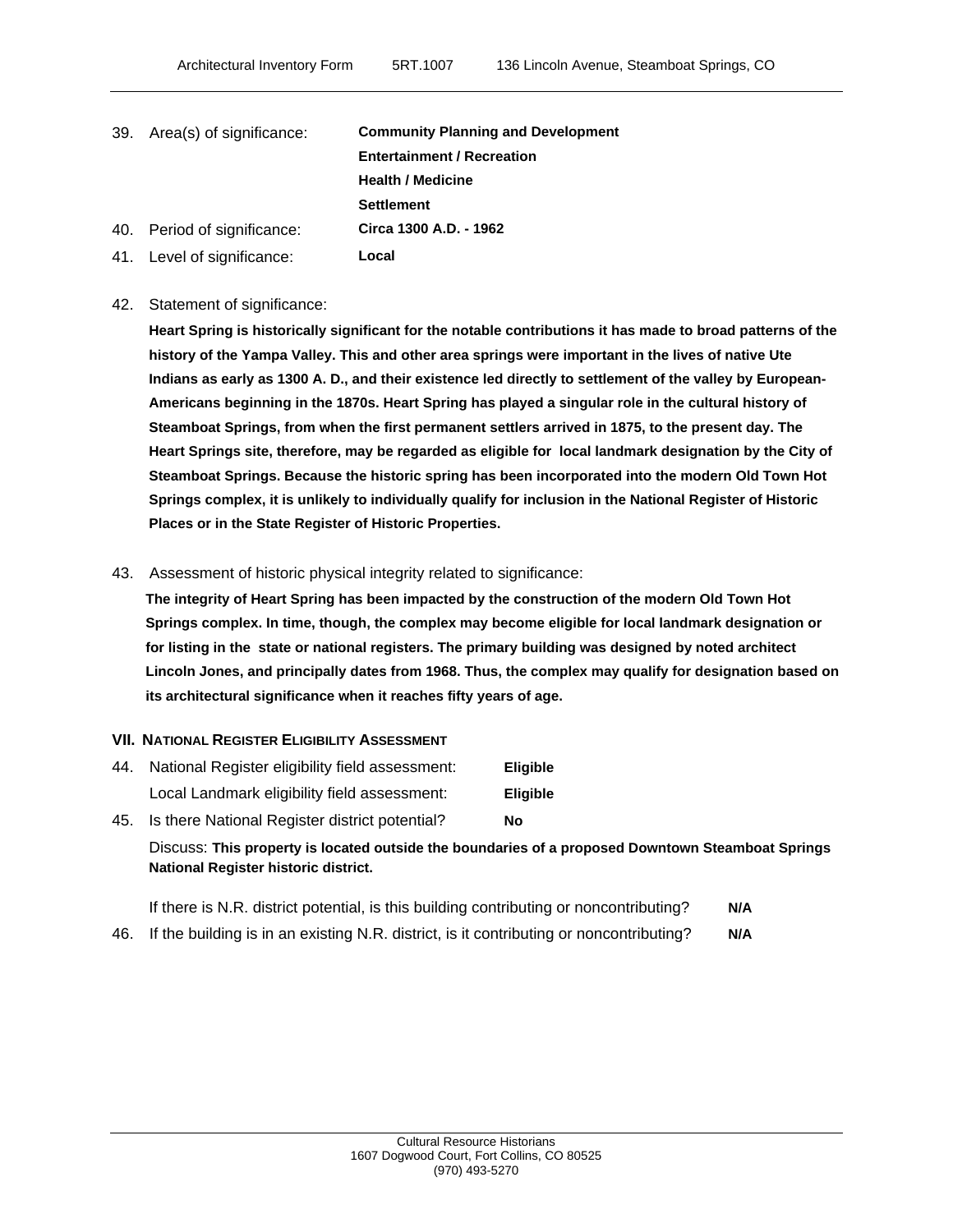#### **VIII. RECORDING INFORMATION**

- 47. Photograph numbers: **CD #1, Images 1-5, 7-9; CD #2, Images 67-72** CDs/Negatives filed at: **City of Steamboat Springs, 137 10th Street, Steamboat Springs, CO 80477**
- 48. Report title: **Old Town Steamboat Springs Residential Survey Phase IX**
- 49. Date(s): **July 31, 2012**
- 50. Recorder(s): **Carl McWilliams, Karen McWilliams**
- 51. Organization: **Cultural Resource Historians**
- 52. Address: **1607 Dogwood Court, Fort Collins, CO 80525**
- 53. Phone number(s): **(970) 493-5270**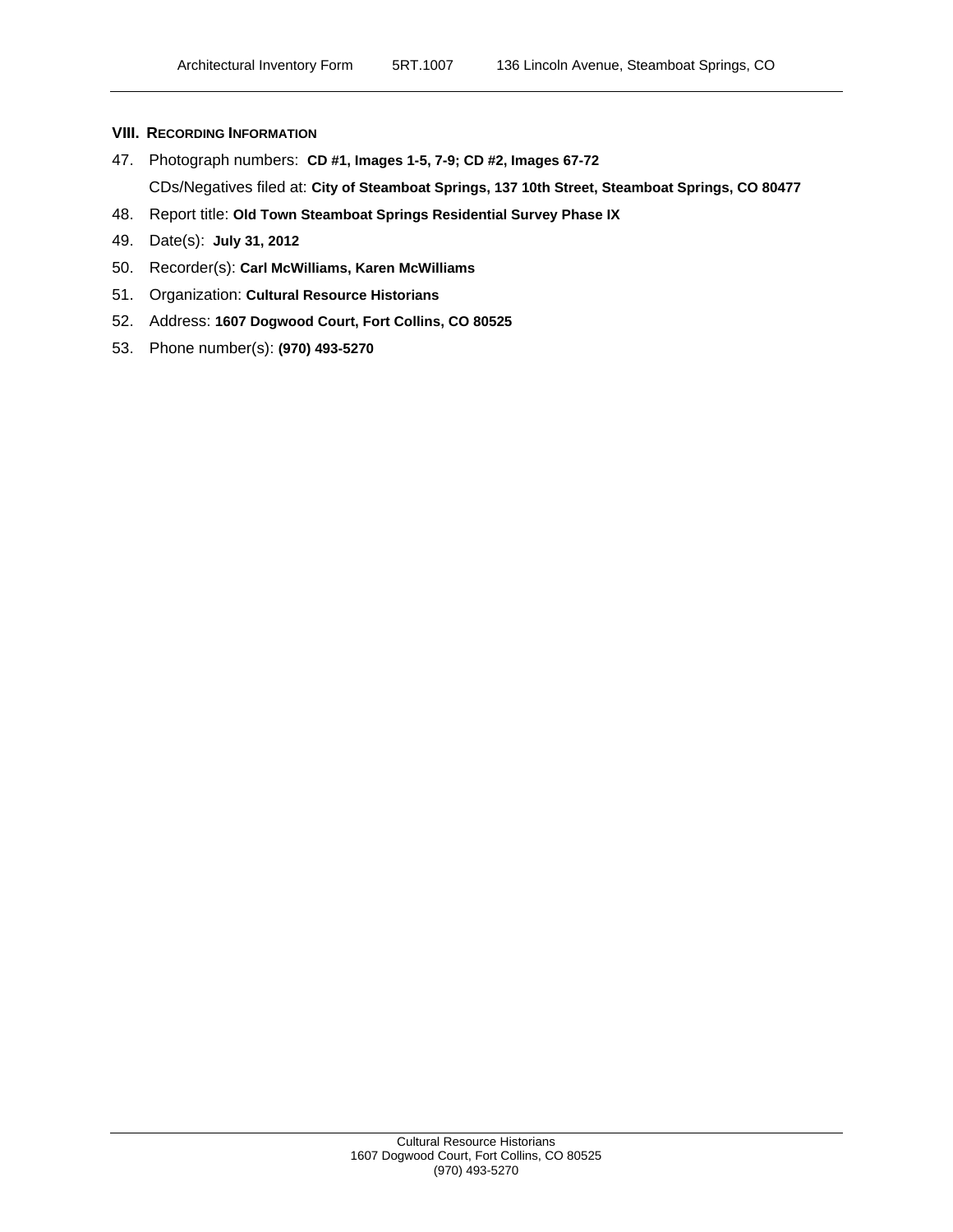

**Sketch Map**